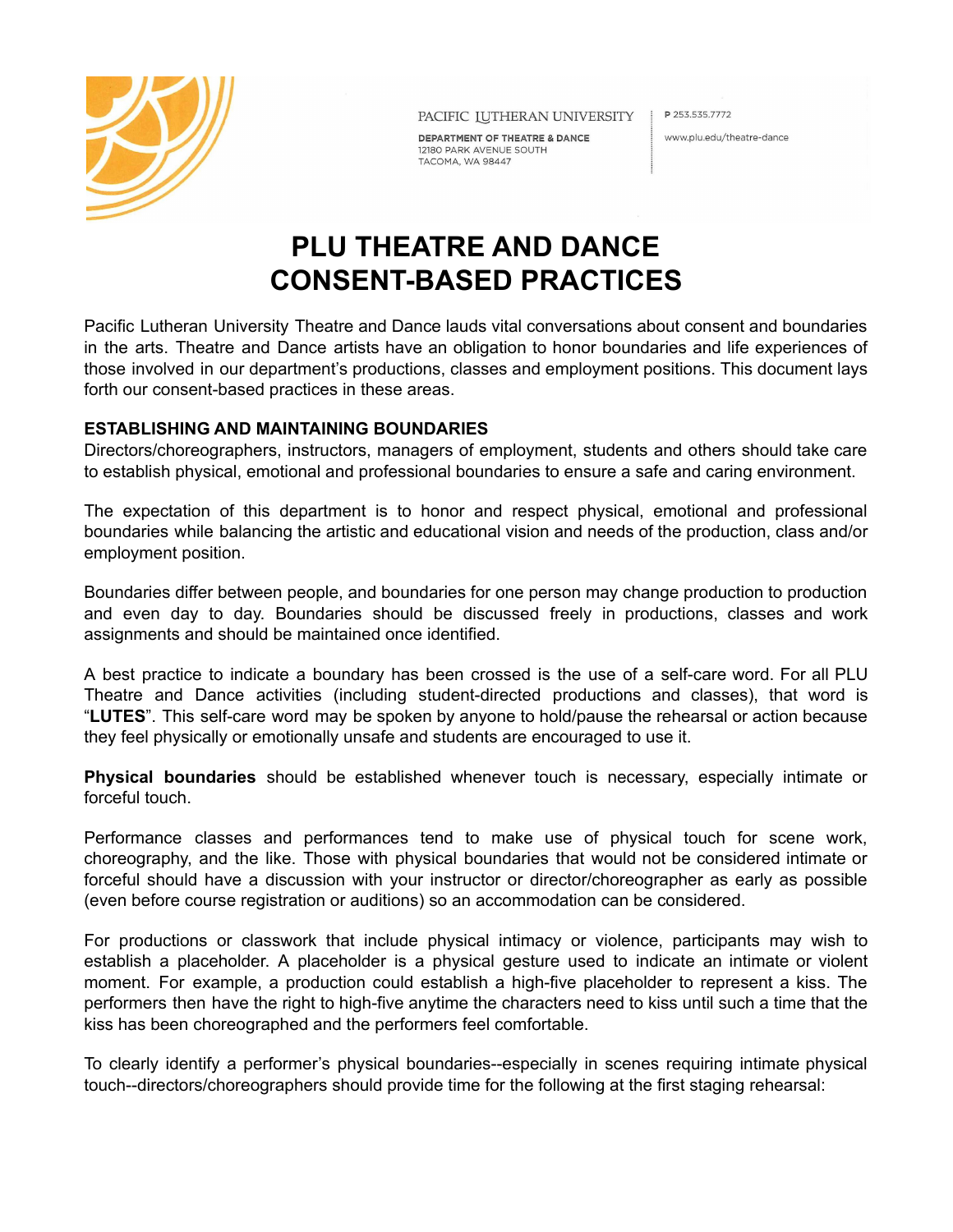- 1) One performer ("A") uses their hands to touch places on their body that they are comfortable with physical touch that day. They should touch themselves from head to toe, front to back. The touch should be done in wide, sweeping motions.
- 2) A then takes their partner's ("B") hands into their own and uses B's hands in sweeping motions to touch the same places on A's body.
- 3) Afterwards, B verbally identifies places A indicated not to touch (a "fence"), using anatomical words ("breasts" instead of "boobs", etc.). For example, "I saw a fence on your breasts, on your lower stomach, on your pubic area, and on your buttocks." A should make any corrections to B's fence list.
- 4) The process then repeats, switching partners. Performers agree from that point on to honor each other's physical boundaries.
- 5) Before each rehearsal, performers should ask their partners if there are any new fences that day or if there are any places that are no longer fences.

Physical boundaries may increase or decrease over time, as comfort and trust builds or as circumstances change. Performers should always initiate identifying new fences and places that are no longer fences to their scene partners and their director/choreographer or instructor.

Any and all physical intimacy (kissing, groping, simulated sex, etc.) and violence/combat must be fully choreographed. Following a discussion of the script's purpose for these actions and a reminder of the self-care word, the director/choreographer, or intimacy/fight choreographer shall provide specific blocking. The stage manager or their assistant must be present to record the blocking. Under no circumstances should the director/choreographer ask the performers to choreograph the actions themselves. The director, stage manager and performers should then decide whether or not there will be physical intimacy/combat calls at the top of rehearsals and performances to ensure physical and emotional safety.

Any production or class work requiring nudity or that exposes a performer's genitals or buttocks must be first approved by the Chair of Theatre and Dance. If approved, performers must be informed of the nudity on the audition form and again at callbacks. Nudity should be layered into the process at the comfort of the performer—there should not be a "nudity day". Directors/choreographers and performers should discuss how nudity will be handled during technical and dress rehearsals to avoid the performer being nude longer than necessary.

Any production or class work that involves scenes portraying sexual violence and/or sexual assault must be first approved by the Chair of Theatre and Dance. If approved, there must be debriefing/de-roling built into every rehearsal, content warnings for the audience must be posted prominently, and support resources must be provided to the cast and crew.

For costume fittings and quick changes, students have the right to: employ the self-care word, request another person be present, request removal of unnecessary personnel, request to be in an open or closed space, request assistance or extra privacy, and ask clarifying questions.

**Emotional boundaries** are often invisible; most people do not wish to disclose these unless they must. Shootings, extreme violence, sexual assault, sexual acts, sexual trauma, suicide/attempted suicide, and mental illness tend to be common emotional boundaries.

Because the variety of emotional boundaries is so great, directors/choreographers and instructors cannot anticipate all boundaries for all people. It is important, therefore, for participants to identify emotional boundaries with directors/choreographers and instructors so an accommodation can be considered. In many circumstances, a director and instructor may be able to provide an alternate assignment or role but in other cases they may not due to requirements pertaining to copyright or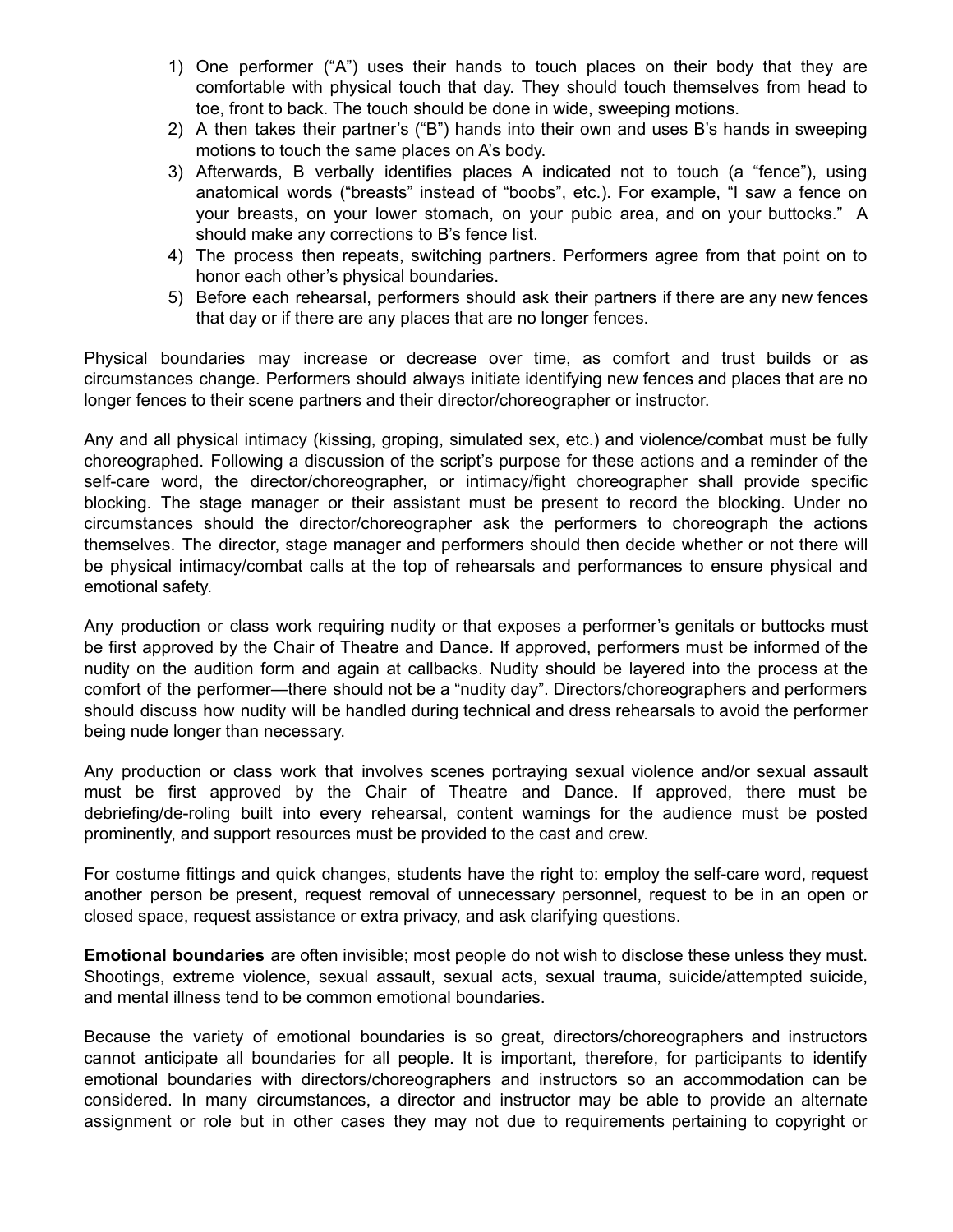artistic/educational expression. However, the director/choreographer or instructor shall consider all options in order to make an appropriate accommodation if possible.

Performers in roles that challenge their emotional boundaries should explore individual and/or group de-roling practices as a means of leaving their performance at the theatre. One example of de-roling might be shaking or peeling off the character before leaving the stage.

**Professional boundaries** include directors/choreographers, designers, student employment managers, instructors, and peers asking permission before making physical contact with performers, crew, workers, students or peers. Embedded in that request should be an explanation of the purpose of the touch and an option for the person to say no, such as "May I touch your shoulders and your upper back to demonstrate the proper posture for this character? Is that alright with you?"

Professional boundaries also include maintaining confidentiality and exemplifying professionalism in relationships.

## **SYLLABI STATEMENTS**

PLU Theatre and Dance courses that require or potentially require physical touch should include a statement of such in the course syllabus and refer students to this document.

## **APOLOGIES FOR BOUNDARY BREAKING**

PLU Theatre and Dance believes in the best intentions of all who work on their productions and in their classrooms. The department recognizes that breaking boundaries is often a mistake rather than a purposeful action intended to harm. However, breaking boundaries, intentional or not, requires an apology to the person/people impacted.

An apology should happen as soon as a grievance is made. It should be authentic, and contain the words "I'm sorry" or "I apologize" followed by what the break was. It should conclude with an assurance that the offense will not be repeated. As requested, the apology can include a third party present—preferably the director or stage manager.

Purposeful or intentional breaking of boundaries is a much more serious matter that shall result in the removal of the offender from the production and/or university disciplinary action.

## **ANNOUNCING CHALLENGING CONTENT**

Productions that contain shooting, extreme physical violence, sexual assault, sexual acts, suicide or attempted suicide, nudity, mental illness, and/or physical intimacy other than hugging or closed-mouth kissing must indicate so in the audition notice and make available a copy of the script for auditioners to read/review at least one week before auditions. Performers should be provided an opportunity to ask questions about these actions and have an option to withdraw from consideration for that character before the audition process is complete.

Challenging content added during the rehearsal process but that is not written in the script or revealed during the audition process shall be considered negotiable. In this circumstance, the director/choreographer must receive permission from all performers involved and any "no" must be honored. The performers will privately notify the stage manager of their acceptance or denial of the added challenging content, and the stage manager shall inform the director whether or not there is unanimous acceptance. The stage manager shall not provide the number or names of specific performers who voted one way or the other.

#### **TECHNICAL REHEARSALS**

Stage Managers should ensure all crew is informed of challenging content during the crew watch or the first technical rehearsal.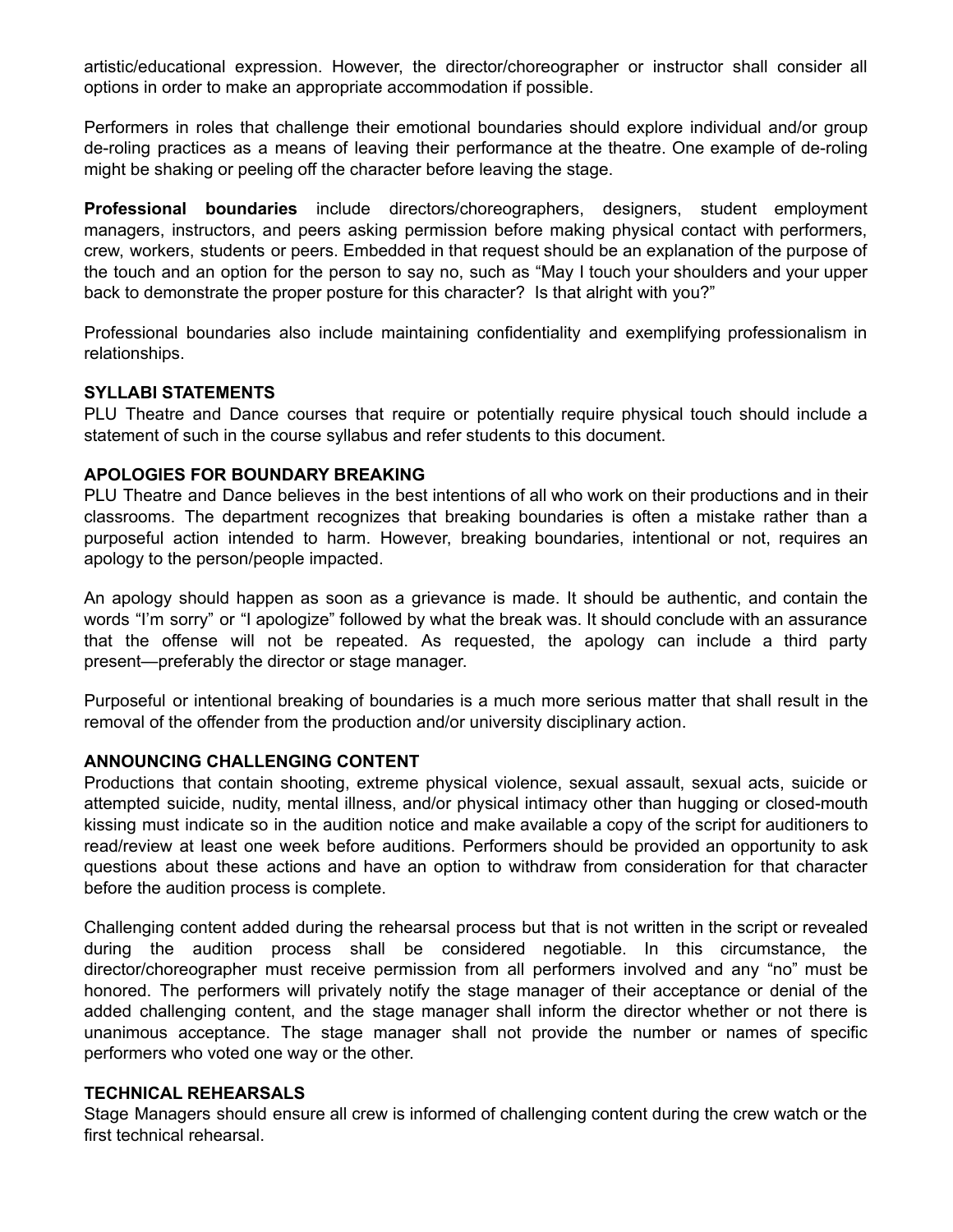Running crew should ask before touching performers and explain where and why they need to touch them. Crew should use anatomical words and avoid commenting on the performer's bodies or the nature of any revealing costumes.

In productions including nudity, no recording technology of any kind—including cell phones—are allowed backstage or front-of-house. Stage Management should coordinate check in/out of performer and crew cell phones.

When stopping to make fixes during tech, performers should feel free to use a placeholder unless the moment being fixed includes the intimate or violent action. Nudity, if required in the production, should not be part of tech until the production can be run without frequent stops for lighting or sound fixes; usually, this means the first or second dress.

As blocking is adjusted to accommodate lighting, etc. during tech, the stage manager must re-record any changes to physical intimacy or violence in their blocking book.

Directors/Choreographers should discuss necessary content warnings with the Chair of Theatre and Dance if such warnings are not already included in the playbill.

#### **RESOLUTION PATH FOR PRODUCTIONS**

Students and faculty have the right to access and understand a production's resolution path in cases of grievances or expressions of concern. For PLU Theatre and Dance, this path is: